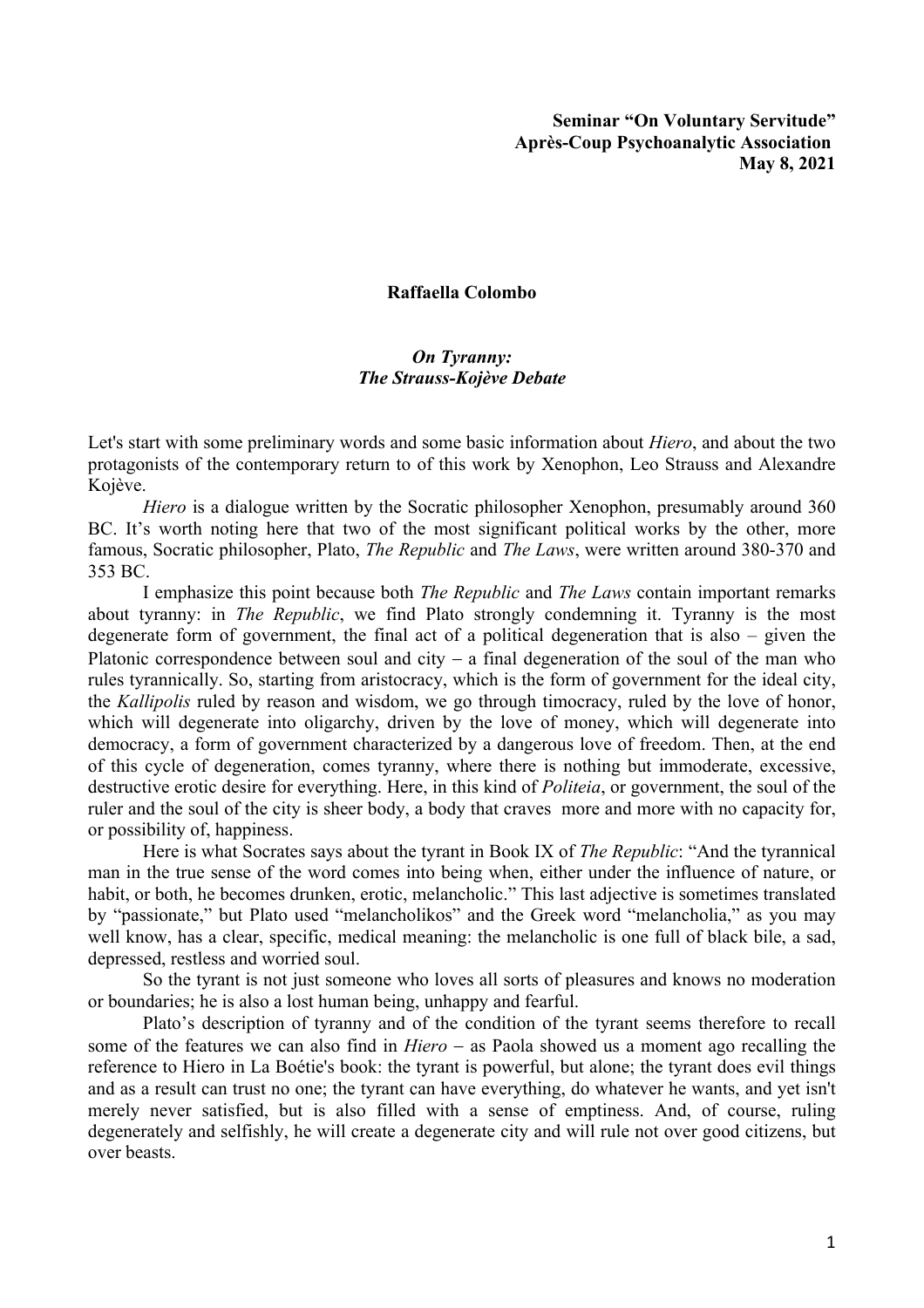And sure enough, that's something we can find in Hiero's self-pitying portrait and something we find, with a radical condemnation of tyranny as such, of tyranny as a form of government, in Plato's *Republic*.

Before turning to Xenophon, I will briefly say something about the other Platonic dialogue I mentioned earlier, *The Laws*, which is also considered Plato's last dialogue. Here we find a slightly different position: the Athenian Stranger, the lead character of this dialogue, the one speaking in the place usually occupied by Socrates, is discussing with Megillos and Clinias the creation of laws for a new colony. The main themes of this dialogue are not the questions "What is just?" and "Which is the perfect political order?", as they were in *The Republic*; the issue here is to address in the best possible way the needs of an actual city, a city that will exist in reality, and not s an ideal.

In this dialogue, then, the Athenian Stranger says that a young, valorous, magnanimous tyrant could, quickly and effectively, impose the new constitution that the three are talking about. In this dialogue, tyranny is not necessarily the height of degeneracy. If the tyrant is good-natured and knows how to moderate himself and his political acts, then his power can be a quicker path to imposing a good new constitution.

This different Platonic position is also something we can find, accordingly, in *Hiero*: although La Boétie highlights only the negative traits of the tyrant, Xenophon and his Simonides, the poet is discussion with Hiero, seem to be telling us under what conditions a tyrant can do good for the city and for himself.

This reference to Plato, then, was necessary for two reasons: first, because it allows us to understand that to talk about tyranny, to deal both with the limits and the negative sides of tyranny as well as with its positive potentiality, was fairly commonplace in the Athens of the fifth and fourth century BC. In this period, Athens was the place in which philosophers and politicians were overcoming the heritage of archaic culture, a culture so deeply shaped and involved with a religious and traditional spirit, in favor of a new way of thinking about human beings and the human world. It's the century in which, as Nietzsche depicts it, the tragic spirit makes way for a new spirit: the spirit of individuals no more driven and oppressed by destiny or by the whim of the gods, but by their own capacity to reflect on their condition and on their possibilities. The Athens of the fifth century is the polis in which Socrates and the sophists could debate the nature of truth, of justice, of what's good for the polis and what's best for the human soul. On a political level, the Athens of the fifth century is the city of Pericles, a democratic polis that will eventually confront both the greatness and the limitations of this form of government. So the reflections of Plato and Xenophon on tyranny are part of a larger movement of reflection, and part of a need to reflect on the best form of government at a moment in which democracy has already shown its limits, its possible degenerations. Let's not forget that the trial against Socrates, held in 399 BC, was sought by a democratic government after the short period of the Thirty Tyrants, that is to say of the oligarchy that maintained power in Athens for eight months after the city's defeat in the Peloponnesian War. And let's not forget that Socrates had been the teacher of one of those tyrants, Critias, and that this fact contributed to formulating the charges against him: as we know, Socrates was accused of impiety and of corruption of youth.

As, the century changes, as we slip from the fifth to the fourth century, and as the fortune and power of Athens change, the philosophers, especially the Socratic ones, like Plato and Xenophon, have to deal with something we too have to grapple with in our time: the limits of democracy, if democracy is really the best form of government to ensure freedom and to increase knowledge; but also the limits of other forms of government and the temptation to give power to just one man or to some kind of oligarchy.

Just one more consideration: Tyranny becomes a problem, becomes something predominantly negative, only in this period, while in the archaic period "tyrannos" was simply the name given to someone who assumed absolute power over a city, usually with the favor of the popular classes. Of course, the tyrant wasn't elected and of course he had the power to make his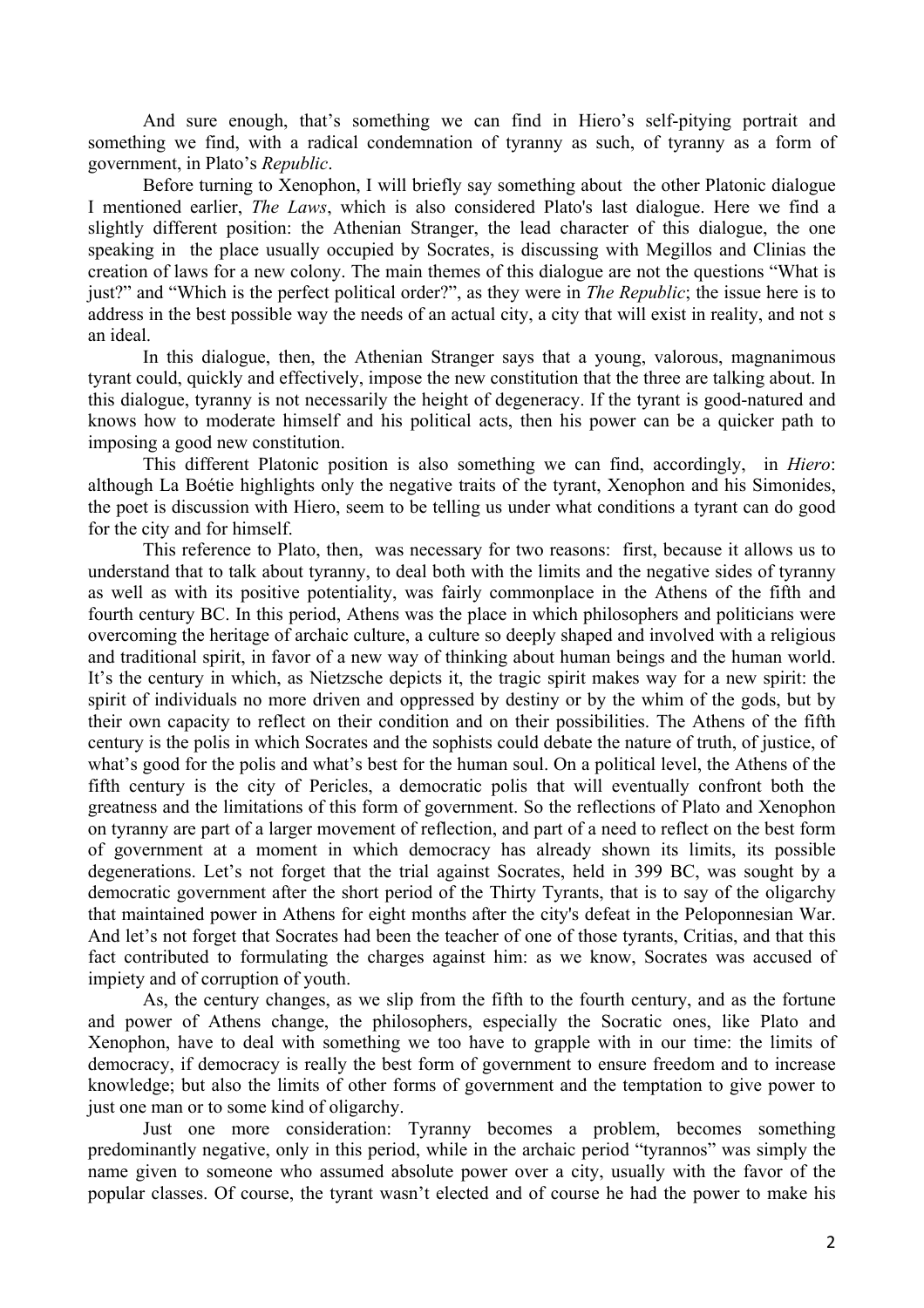own laws, set his own rules. But the problem of legitimacy, the fact that he hadn't been wanted on the basis of a free covenant between the citizens, wasn't a big deal.

If we think of Oedipus, we have a clear view of this matter. Often, I know, the title of Sophocles' tragedy is translated as *Oedipus Rex* (in Italian too we usually say *Edipo re*). But the title should be "Oedipus Tyrannous," because that's what Oedipus was: a stranger who solved the riddle of the Sphinx, a brilliant, intelligent yet impulsive man who gains the throne of Thebes and rules over the city enjoying the respect and the gratitude of the people, until a plague spreads there, forcing him to discover the killer of Laius in order to end it.

Well, we know how that story goes and how it ends; but what I want to underline is that the power, the absolute power of Oedipus, the tyrannical power of Oedipus, is safe and legitimized as long as his power keeps the city safe and possibly happy. It's not a question of respect for some constitutional process, nor of respect for some kind of superior legitimacy: as long as a tyrant like Oedipus is doing good for the city, for the people, his power is a good and a legitimate one. But once things go bad, once the people grow unhappy or afraid, then his power starts to show its limits. Because there's a double bind between the tyrant and the city that eventually makes both insecure.

So, to rethink tyranny, to deal with it in a politico-philosophical way, is to deal, at the end of the day, with the problem of legitimacy and with the need to shape a political power and a political world not so exposed to the easily changing moods of both the ruler and the ruled.

This last point well epitomizes one of the reasons why Leo Strauss became so interested in writing a long interpretation of this minor, not very famous dialogue of Xenephon's. Strauss, a German-Jewish philosopher, moved to the United States in 1937. Shortly before doing so, he had had the tragic privilege to see all the best German and Jewish-German political hopes dashed in the madness of Nazism. Born in a small German city in 1899, with a precocious love for philosophy and a youthful devotion to the Zionist movement, Strauss saw the end of the German Empire (with the abdication in 1918 of Kaiser Wilhelm II) and the rise of the Weimar Republic, with all its liberal and democratic hopes. But, as we know, the Weimar Republic was to be just a moment of light – difficult and sometimes terrible, at that – before darkest night. Recalling that time in 1965, Strauss wrote:

The Weimar Republic was weak. It had a single moment of strength, if not of greatness: its strong reaction to the murder of the Jewish Minister of Foreign Affairs, Walther Rathenau, in 1922. On the whole it presented the sorry spectacle of justice without a sword or of justice unable to use a sword (Strauss, 1965, p. 137).

Hence the Weimar Republic, this liberal-democratic experiment as the model of justice without force, without power, without the capacity to use some kind of force for establishing freedom and justice. Above all, the Weimar Republic became for Strauss the demonstration of the weakness of modern philosophical political reflection on justice and freedom or, we might say, for the progressive end, in modernity, of a serious and sincere philosophical-political reflection around some fundamental questions like "What is justice?," "What is freedom?," "Is freedom more important than justice or is justice more important than freedom?," and, above all, the fundamental Socratic question, "How should we live?"

Well, these questions, so important at the beginning of the philosophical reflection on politics, became, by the modern era, and starting in particular with Machiavelli, idle if not foolish questions: when it comes to politics, when it comes to political matters, the point is not to speculate about big Socratic concerns (like "What is justice?" or "What should the ideal city be like?"). No, the point is to show in the most direct and clear-cut fashion the strategy one should adopt to conquer power, or the strategy political power should adopt to maintain first of all peace and order.

If we think back to what we said some weeks ago about Spinoza and Hobbes, and we bear in mind that in their view natural right, the concept of natural right, wasn't about some ideal and moral order inscribed in nature, but rather about the individual and amoral power that everything in nature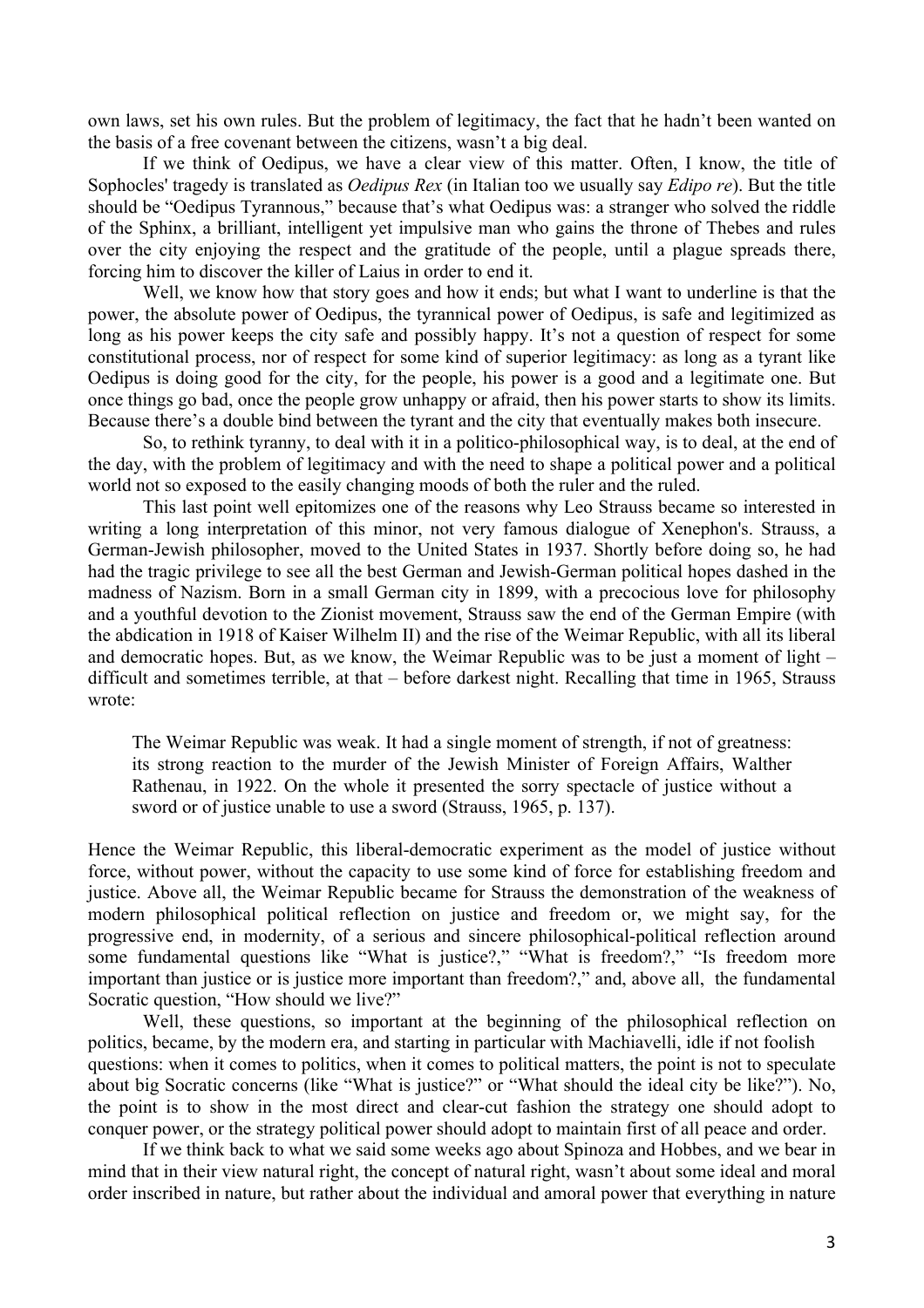possesses, then we can understand the distance between the old Socratic way of thinking about politics and the modern one.

Well, Leo Strauss stressed this distance and stressed the degradation of political philosophy into political science, that is to say, into a form of scientific reflection over politics that doesn't want to express strong, moral judgments on what's good and what's bad. And Strauss stressed the responsibility of philosophy in the face of contemporary tyrannies: if political philosophy becomes unable to pronounce some sort of judgment, and if political philosophy become unable to think, dialogically, about what's good and what's bad, then when a nightmare, like the Nazi one, comes onto the scene of history, philosophy will find herself silent, or mute. Or, as in the case of Heidegger, willing to speak in favor of that nightmare.

At the same time, Strauss stressed the limit of contemporary democracies, of contemporary liberal democracies, both because they are weak – as Weimar's was – and because they have reduced themselves, I think we can say, to some kind of "rights maker" with no higher project, no superior end, no superior goal. And this kind of democracy is for Strauss, as it was in the Athens of the fifth and fourth century, the step before tyranny.

From this standpoint, Platonic political philosophy becomes for Strauss the locus classicus and trans-historical paradigm of two problems: 1) of the reflection, the dialogical, open and neverending reflection on justice and the right way of living; and 2) of the never-ending problem of the status of the philosopher within the city, within the human world. What I'm trying to say is that, for Leo Strauss, we have to come back to that initial moment for political philosophy in order to realize that we need to start thinking again about what is just but also in order to realize that the philosopher is a strange creature inside the city: he or she is a human being driven by a restless desire for truth, and this desire for truth can or could be in stark contrast with what the city, from a religious or traditional or more general political point of view, thinks to be true or to be just.

So, in a larger sense, political philosophy is about the search for the best form of political government but also about the reflection on the limits of the relation between philosophy and the city, philosophy and power. If we think back to the fate of Socrates, then we can easily realize this kind of perennial conflict between philosophy and the city.

Why, then, Xeneophon's dialogue *Hiero*? Well, of course, Leo Strauss would deal in depth with Plato's works, but he always had a special love for Xenophon, this apparently minor figure in the history of philosophy. In a letter written in 1939 to his close friend Jacob Klein, Strauss says that Xenophon has always been "mein spezieller Liebling," "my favorite," "my special darling," because, he says, "he had the courage to take on the guise of an idiot and to go through the millennia that way — he's the greatest con man I know" (Strauss, 2001, p. 567).

So, right through the end of the thirties, Xenophon became for Leo Strauss the master, the paradigm of the true Socratic philosopher. That is to say of a philosopher who, while he seems to show love for morality and moderation, seems to show this kind of love for the sake of general morality and because he knows that the danger of persecution is always an option for the philosopher; so Xenophon becomes the model of the philosopher who takes on the guise of an idiot while, in reality, he is teaching between the lines that the true philosopher is always beyond good and evil, that philosophy is a radical search for truth which could, in its journey, destroy everything that the other human beings, the non-philosophers, hold true, or good, or sacred.

We don't have time to dig into this conjecture of Strauss's. Let's just say that his obsession for esoteric writing and for the need of the true philosopher to mask him- or herself in order to avoid persecution, is one of the main, and most debated, premises, of Leo Strauss.

Nevertheless, this point is an important one if we want to understand Strauss's interpretation of the *Hiero* and the conflict about this interpretation with Alexandre Kojève. First, we have Strauss's special love for Xenophon and the idea that also under this small and simple dialogue between Hiero, the depressed and unhappy tyrant of Syracuse, and Simonides, the poet who tries to show to show the tyrant how to be happy, we can find some fundamental truths not – or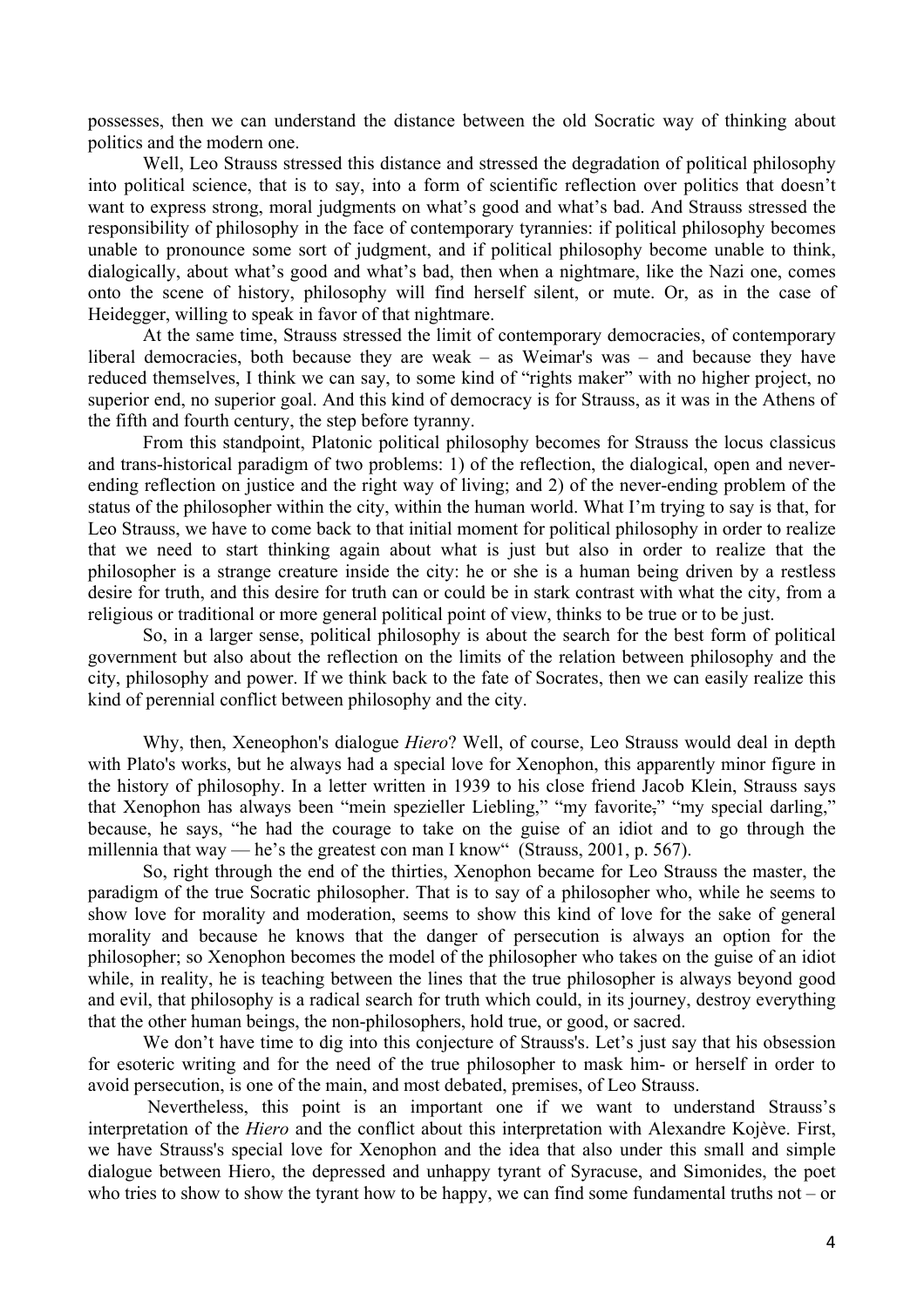not primarily – about tyranny in itself but about the general relation between philosophy and power, and to what extent the philosopher can work with power or can try to give pieces of advice to the ruler.

Secondly, we have the debate with Alexandre Kojève. Strauss and Kojève knew each other since 1932, when they met in Paris. They remained friends for the rest of their lives, although there are radical, profound, differences between the two, starting from each one's view of the status of the philosopher in society. If, for Strauss, the philosopher should never get directly involved in politics, for Kojève, this brilliant Russian mind who moved to France after 1917 and who after World War Two left, in a sense, his philosophical career to become a statesman in the French Government, the Wise, the true Philosopher, the one who knows himself and the reasons of his actions and who can see the rational and teleological development of history, must put himself at the service of History itself, at the service of practical actions and practical purposes.

To underscore the differences between Leo Strauss and Alexandre Kojève, between the former's heterodox Platonism and the latter's heterodox Hegelianism, I think it's enough to recall this anecdote: when Kojève was asked once why he left philosophy to become a bureaucrat, he replied: "Well, because I wanted to know how history is made."

So, while for Kojève history and politics are the fields in which philosophy must dwell because self-knowledge and teleological development of history must proceed together and because, as we saw just a second ago with the answer Kojève gave, there is in the philosopher, or at least there was in him, a desire not for power but surely for being, through an active role, where power is and where power can make history.

This horizon, this desire, are absent in Strauss. The philosopher could, as in *Hiero*, try to educate the ruler or the rulers and in so doing, he or she could try to imprint a more rational or, at least, peaceful and stable, order within the city. And he or she could do so for the sake of the city and for his own good. But, in the end, the true philosopher is, for Strauss, the only human being who doesn't want, or need, to be recognized. He or she is independent, not interested in politics, and moved by a different kind of desire: a vertical one, in the shape of love and desire for knowledge and truth. He or she doesn't want, or doesn't want primarily, bodies, and he or she doesn't need the gaze of the Other. He or she has moved on, and moved away, from the human need for recognition and from all those forms of human co-dependence in which the tyrant too, the man who has all the power, is trapped.

Thus in 1948, when Strauss wrote this commentary on Xenophon's *Hiero*, that book offered the opportunity for a reply by Kojève and for a re-statement by Strauss in the years immediately following.

--

Well, I will try now to summarize the most important points of Strauss's interpretation of *Hiero* and of the debate between Strauss and Kojève, starting with a quotation from Kojeve's essay *Tyranny and Wisdom*:

Indeed, in order to justify the philosopher's absolute isolation, one has to grant that Being is essentially immutable in itself and eternally identical with itself, and that it is completely revealed for all eternity in and by an intelligence that is perfect from the first; and this adequate revelation of the timeless totality of Being is, then, the Truth. Man (the philosopher) can at any moment participate in this Truth, either as the result of an action issuing from the Truth itself ("divine revelation"), or by his own individual effort to understand (the Platonic "intellectual intuition"), the only condition for such an effort being the innate "talent" of the one making this effort, independently of where he may happen to be situated in space (in the State) or in time (in history). If such is indeed the case, then the philosopher can and must isolate himself from the changing and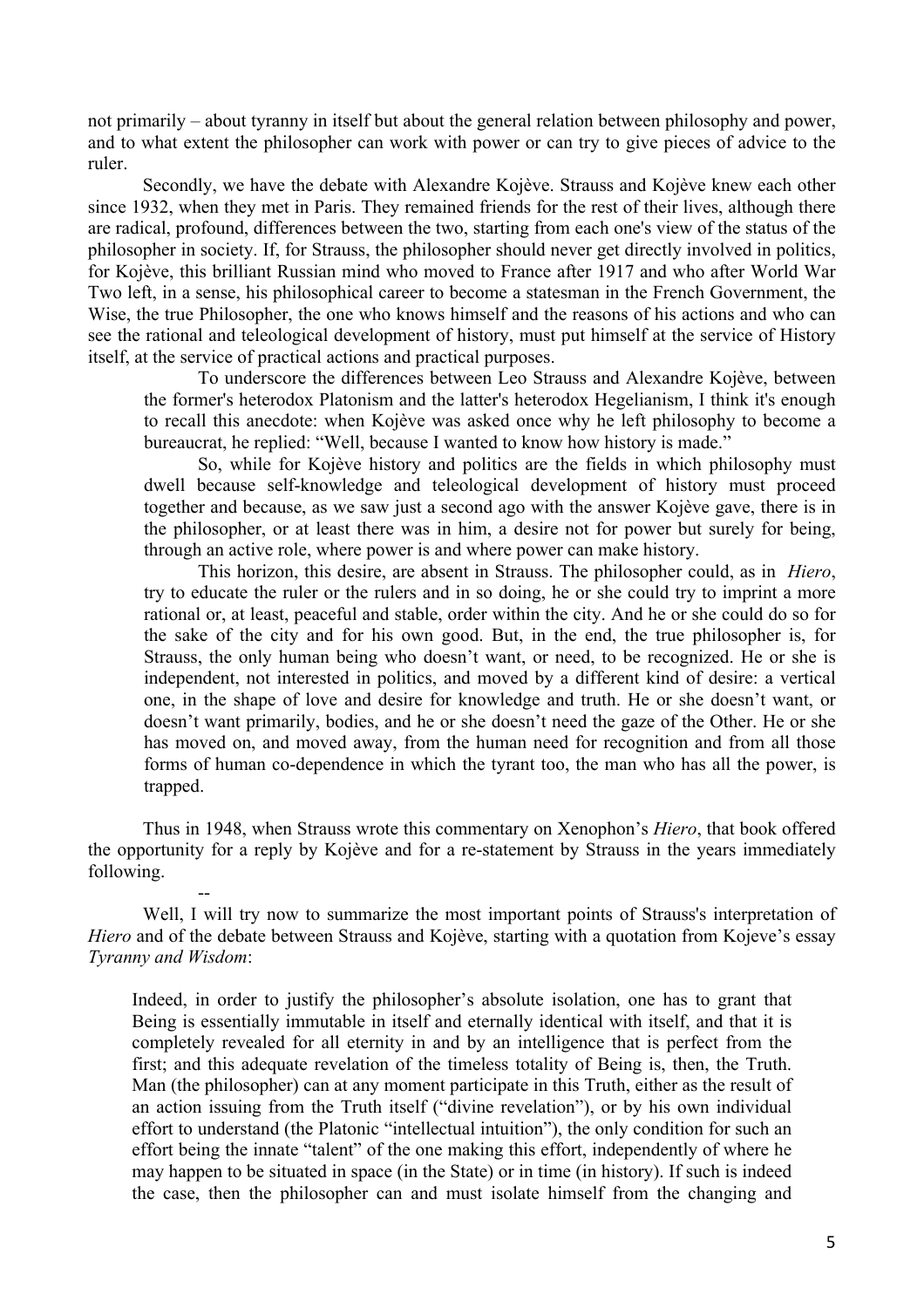tumultuous world (which is nothing but pure "appearance"), and live in a quiet "garden" or, if necessary, in a "Republic of Letters" (Strauss, Kojève, 1961, pp. 151-152)

It does not seem possible in Strauss's case to speak of "participation in Truth through a Platonic intellectual intuition," since his Plato, rather than teaching the existence of something like "the" Truth, teaches that it is only possible to move in search of it driven by a noble desire, but not one which will find satisfaction because of it. Nor is there a Straussian faith in the Truth of divine revelation. Revelation is Law, and Law does not give an adequate understanding "of the timeless totality of Being," but only a solid foundation on which to base obedience to lead the people. Yet Kojève captures the most problematic character of the German philosopher's thought, namely the impression that philosophy resolves itself into a useless, selfish, self-referential enterprise. An escape into the garden of Epicurus, says Kojève. An escape which, it should be added, does not savor of the peace obtained by freeing oneself from pain and fear, distancing oneself from associated life as a dimension dangerous to a philosophical way of life, but instead is rife with the constant perception of conflict, violence and persecution. Moreover, the Straussian philosopher does not live hidden, but conceals his truth; he abstracts himself from associated life due to the dangerous nature of his philosophical activity, but retains a public face that makes him a good citizen. In essence, for all that Strauss claims the anarchic and asocial nature of philosophy, his philosopher cannot live without a political dimension since, in an admittedly questionable way, he feels duty-bound to be politically responsible.

This theme, namely the relationship between philosophy and power, between theoretical speculation and practical action, constitutes the core of the debate between Kojève and Strauss, starting from the latter's commentary on Xenophon's *Hiero*. Once again, the interpretation of an ancient dialogue becomes an opportunity to reflect on something terribly current: the tyrannies of the first half of the 20th century and the role of philosophy in the crisis that generated them.

Xenophon's dialogue opens with a question posed by the poet Simonides to the tyrant Hiero: Simonides wants to know the difference between the life of the tyrant and that of the private citizen. For no one, in fact, can better say what you lose or gain in pain and pleasure in the transition from private to public life. At this point Hiero can begin the description of the difficult, if not wretched, life of the ruler, forced to suspect everyone and unable to trust anyone, oppressed by the knowledge that the respect accorded him is the child of fear and not of love:

And further, the many offer gifts to those they hate, and what is more, particularly when they fear they may suffer some harm from them. But this, I think, would probably be considered deeds of slavery. Whereas I believe for my part that honors derive from acts the opposite of this. (9) For when human beings, considering a real man able to be their benefactor, and believing that they enjoy his goods, for this reason have him on their lips in praise; when each one sees him as his own private good; when they willingly give way to him in the streets and rise from their chairs out of liking and not fear; when they crown him for his public virtue and beneficence, and willingly bestow gifts on him; these men who serve him in this way, I believe, honor him truly; and the one deemed worthy of these things I believe to be honored in reality. I myself count blessed the one so honored. (10) For I perceive that he is not plotted against, but rather that he causes anxiety lest he suffer harm, and that he lives his life – happy, without fear, without envy, and without danger. But the tyrant, Simonides, knows well, lives night and day as one condemned by all human beings to die for his injustice (Strauss, Kojève, 1961, p. 15)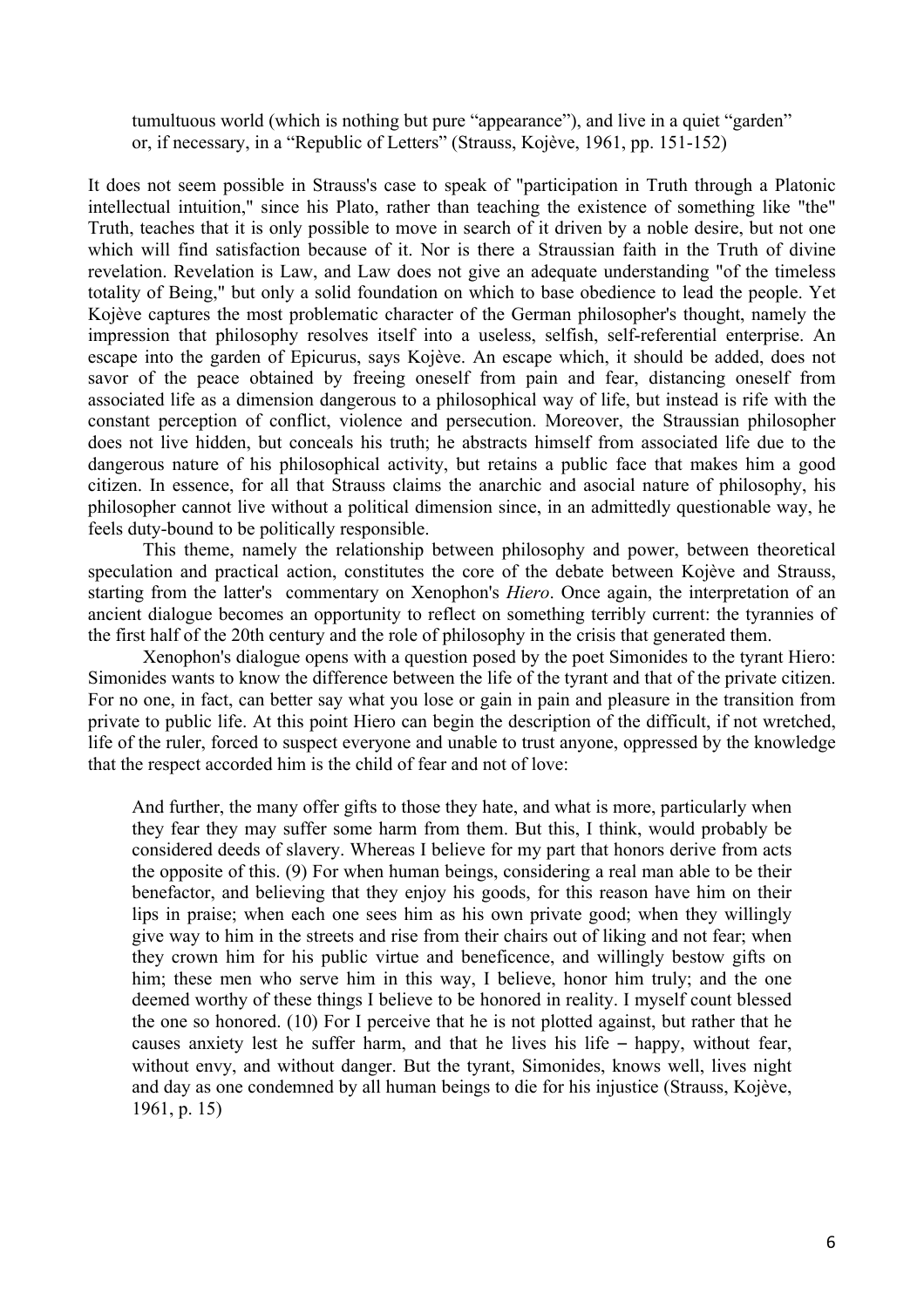After this long description of the tyrant's unhappiness, Simonides asks Hiero the most obvious thing of all: If your condition is so terrible, why don't you abandon the tyranny? And why has no tyrant before you ever abandoned it? Hiero, more and more immersed in his role of "victim," answers:

"Because," he said, "in this too is tyranny most miserable, Simonides: it is not possible to be rid of it either. For how would some tyrant ever be able to repay in full the money of those he has dispossessed, or suffer in turn the chains he has loaded on them, or how supply in requital enough lives to die for those he has put to death? (13) Rather, if it profit any man, Simonides, to hang himself, know," he said, "that I myself find this most profits the tyrant. He alone, whether he keeps his troubles or lays them aside, gains no advantage (Strauss, Kojève, 1961, p. 15)

So ends the seventh chapter, and from here begins Simonides' exposition aimed at demonstrating that the life of the tyrant, on the contrary, could be absolutely happy. The teaching of the poet, in essence, will try to convince Hiero that the unhappy tyrant is only the vicious one, while the tyrant can be happy if just, if capable of behaving virtuously. But can a tyrant be just? And can Simonides' action educate the tyrant to exercise a better government? Or should we not rather recognize in this dialogue suspended, as all dialogues are, between truth and fiction, a new chapter in the relationship between philosophy and power? Strauss, as always, proceeds ambiguously: in his view, Xenophon neither declares that even a tyrannical regime could be just, nor rules it out; he poses the problem of legality in a lawless government, yet at the same time argues that a law, in itself, could be more unjust than an arbitrary command. This apparent indecision, however, shifts into the background as soon as we understand that, for the German philosopher, *Hiero* is not a dialogue about the possible salvation of a degenerate form of government, but about the smug sense of superiority with which the poet Simonides views the tyrant:

The peculiar character of the *Hiero* does not disclose itself to cursory reading. It will not disclose itself to the tenth reading, however painstaking, if the reading is not productive of a change of orientation. This change was much easier to achieve for the eighteenthcentury reader than for the reader in our century who has been brought up on the brutal and sentimental literature of the last five generations. We are in need of a second education in order to accustom our eyes to the noble reserve and the quiet grandeur of the classics. Xenophon, as it were, limited himself to cultivating exclusively that character of classical writing which is wholly foreign to the modern reader. No wonder that he is today despised or ignored. An unknown ancient critic, who must have been a man of uncommon discernment, called him most bashful. Those modern readers who are so fortunate as to have a natural preference for Jane Austen rather than for Dostoevsky, in particular, have an easier access to Xenophon than others might have; to understand Xenophon, they have only to combine the love of philosophy with their natural preference. In the words of Xenophon, "it is both noble and just, and pious and more pleasant to remember the good things rather than the bad ones." In the *Hiero*, Xenophon experimented with the pleasure that comes from remembering bad things, with a pleasure that admittedly is of doubtful morality and piety (Strauss, Kojève, 1961, p. 185).

Dostoevsky plunges man into the hell of his soul. Jane Austen, by contrast, reveals restraint, moderation and love for the ennobling aspects of human life. Ironic or not, Strauss often recalls this "natural predilection" of his for the English writer, so much so that he ties this preference to his ability to correctly understand Xenophon. Why? Probably because those who prefer the prim moderation of Jane Austen can better understand the "moderate" revenge of Xenophon/Simonides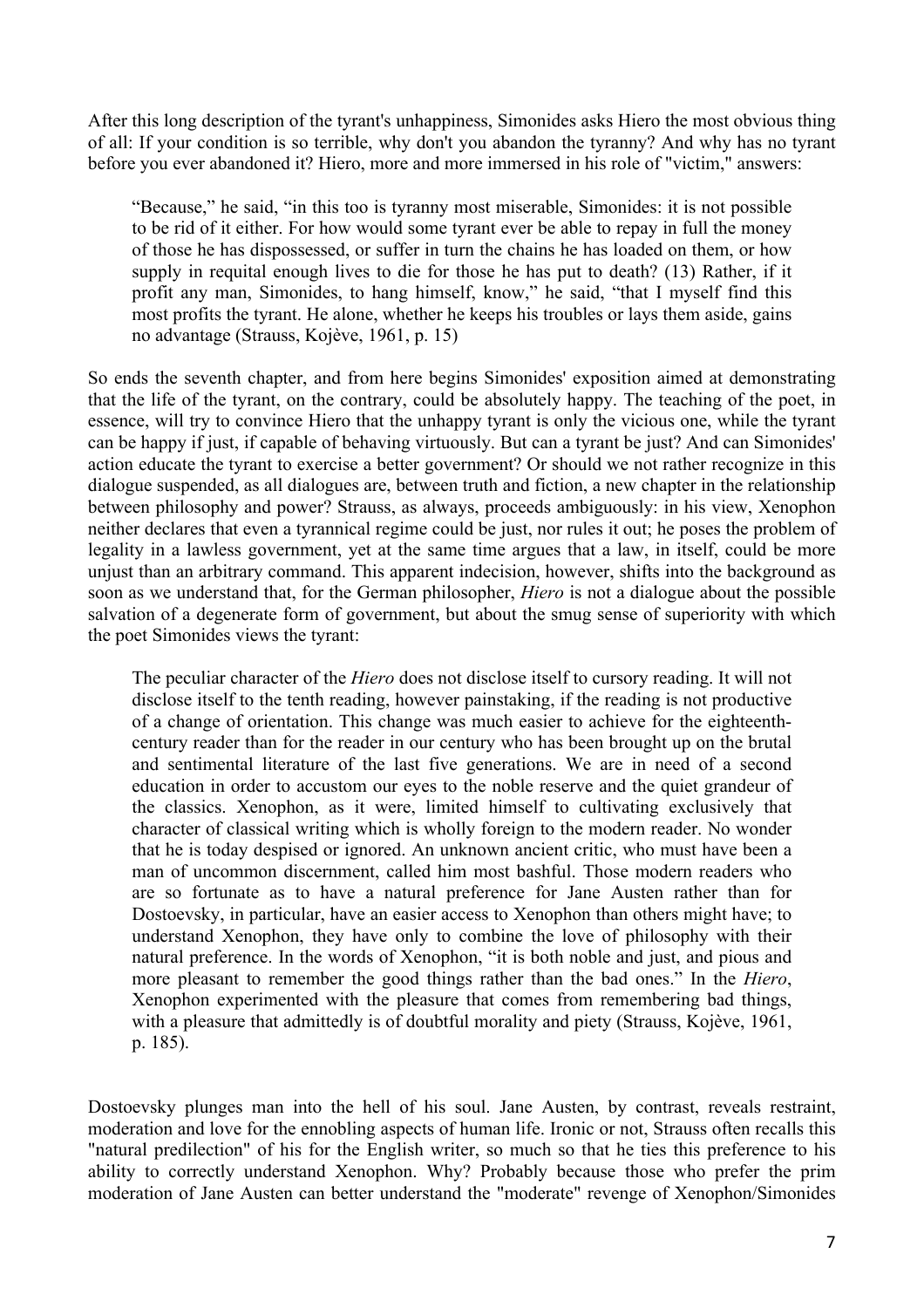on the tyrant Hiero, which is the revenge of the superiority of philosophy over politics. The Socratic dialogue is not a treatise, nor a manifesto declaring all its intentions. It is a power game conducted with art, an art in which Simonides is evidently much more expert than the tyrant. From this point of view, *Hiero* is a contest for power through the only means the wise man has at his disposal: the word. Simonides does not oppose the tyrant or even attempt to show the limits of his conduct. Rather, the poet leverages Hiero's desires and words and moves along the axis of his unhappiness to point out to him how he might be happier. In essence, by nursing his need to feel "loved" by the people, and not merely feared, he seeks to educate him to greater political wisdom:

But I tell you, Hiero, your contest is against others who rule cities; if you make the city you rule the happiest of these, know well that you will be declared by herald the victor in the most noble and magnificent contest among human beings. (8) First, you would at once secure the love of your subjects, which is the very thing you happen to desire. Further, the herald of your victory would not be one, but all human beings would sing of your virtue. (9) Being an object of attention you would be cherished not only by private men, but by many cities; marveled at not only in private, but in public among all as well; (10) it would be possible for you, as far as safety is concerned, to travel wherever you wish, for the sake of viewing the sights; and it would be possible for you to do this remaining here. For there would be a continual festival by you of those wishing to display whatever wise, beautiful, or good thing they had, and of those desiring to serve you as well. (11) Every man present would be your ally, and every man absent would desire to see you. Therefore, you would not only be liked, you would be loved by human beings; as for the fair, you would not have to seduce them, but submit to being seduced by them; as for fear, it would not be your own but others' that you might suffer some harm; (12) you would have willing men obeying you, and you would see them willingly take thought for you; if there should be some danger, you would see not only allies, but also champions, and those eager; being deemed worthy of many gifts, you will not be at a loss for someone well disposed with whom to share them, with all men rejoicing at your good things and all fighting for those which are yours just as if they were their own. (13) For treasuries, furthermore, you would have all the wealth of your friends. "But enrich your friends with confidence, Hiero; for you will enrich yourself. Augment the city, for you will attach power to yourself. Acquire allies for it. (14) Consider the fatherland to be your estate, the citizens your comrades, friends your own children, your sons the same as your life, and try to surpass all these in benefactions. (15) For if you prove superior to your friends in beneficence, your enemies will be utterly unable to resist you. And if you do all these things, know well, of all things you will acquire the most noble and most blessed possession to be met with among human beings, for while being happy, you will not be envied for being happy (Strauss, Kojève, 1961, pp. 20-21)

There is a double bind between the tyrant and his people, a bond based on their being the two endpoints of the same world, namely the political one, that of the life of the city.

While it is impossible for this potentially destructive relationship to reach from within a positive resolution – relatively positive, since tyranny is, in any case, a degenerate form of government – the philosopher, acting from outside as a free element of the political framework, can suggest to power how to be better or, at least, how to be more useful to the people in order not to harm itself. Here the sage, as Strauss had pointed out when reflecting on classical political philosophy, merely arbitrates events, although perhaps it seems more appropriate to say that, at least in this case, the sage in the mask of the poet Simonides "whispers" to power what to be and how to behave.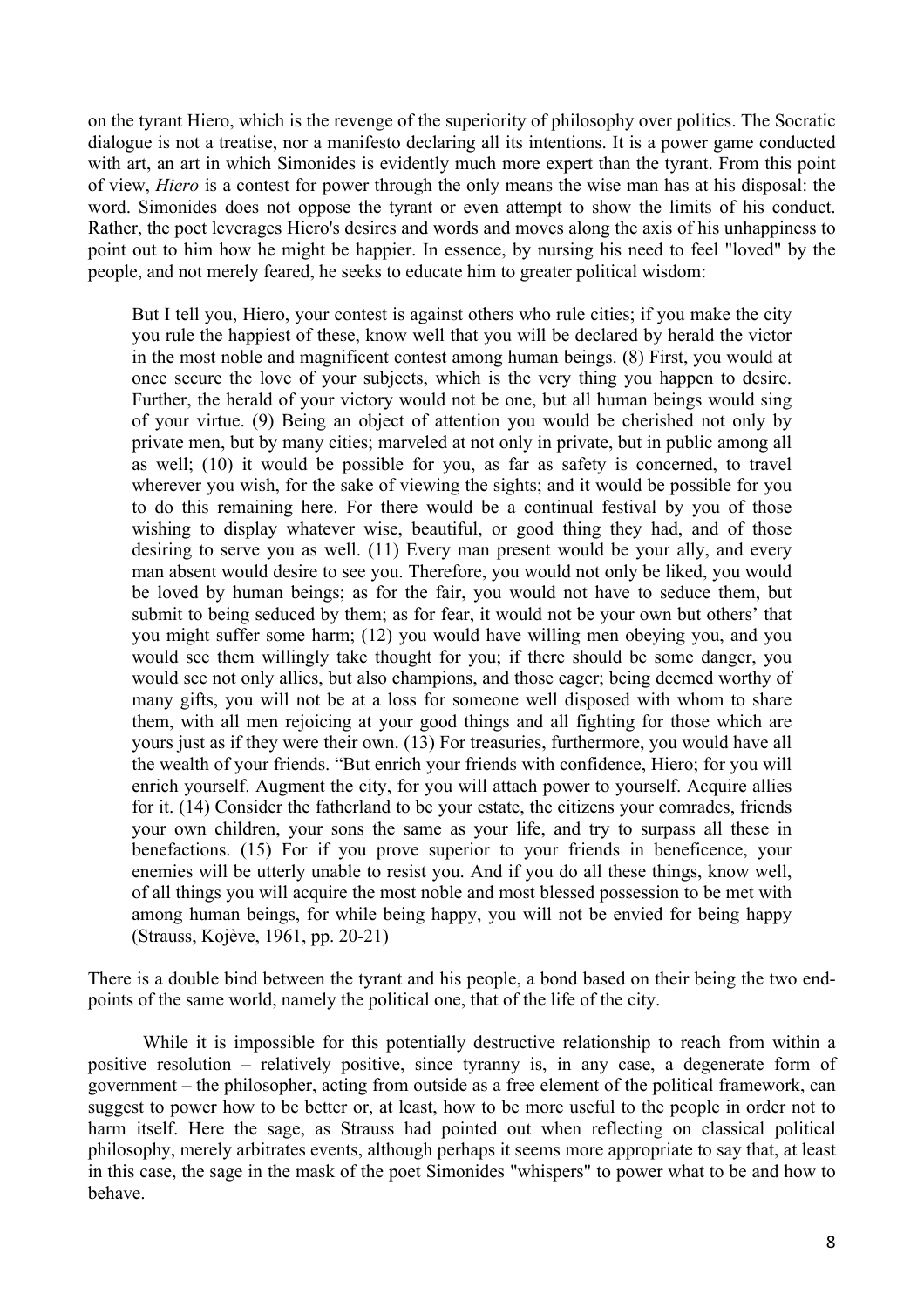Now, the German philosopher opens his *Introduction* to the essay on *Hiero* by stating that modern political science, the evaluative and, indeed, "scientific" one, has proved incapable of understanding the most important and tragic political facts: "when we have found ourselves faced with tyranny – with a type of tyranny that has surpassed the boldest imagination of the most powerful thinkers of the past – our political science has not been able to recognize it." In order to redress this terrible weakness, it is necessary to return to ancient wisdom by overcoming the fundamental error of modern political thought, namely the departure of philosophy from its protected space "outside" the city to become, on the contrary, an integral part of politics, ideology in service to power, and technology in service to the transformation of the world that helps power function. Yet, as mentioned, even Simonides "speaks" to the tyrant to try to influence his actions. Strauss seems to be aware of this aspect when, taking up his battle against the "master of evil" Machiavelli, he writes:

Instead one should concentrate on the only mirror of princes to which he emphatically refers and which is, as one would expect, the classic and the fountainhead of this whole genre: Xenophon's Education of Cyrus.3 This work has never been studied by modern historians with even a small fraction of the care and concentration it merits and which is needed if it is to disclose its meaning. The Education of Cyrus may be said to be devoted to the perfect king in contradistinction to the tyrant, whereas the Prince is characterized by the deliberate disregard of the difference between king and tyrant. There is only one earlier work on tyranny to which Machiavelli emphatically refers: Xenophon's *Hiero*.4 The analysis of the *Hiero* leads to the conclusion that the teaching of that dialogue comes as near to the teaching of the Prince as the teaching of any Socratic could possibly come. By confronting the teaching of *The Prince* with that transmitted through the *Hiero*, one can grasp most clearly the subtlest and indeed the decisive difference between Socratic political science and Machiavellian political science. If it is true that all premodern political science rests on the foundations laid by Socrates, whereas all specifically modern political science rests on the foundations laid by Machiavelli, one may also say that the *Hiero* marks the point of closest contact between premodern and modern political science (Strauss, Kojève, 1961, pp. 24-25).

A point of contact which does not mean identity; and, to prove this, it is sufficient to say that Simonides does not try in any way to teach Hiero how to become a tyrant or how to preserve power by any means. Simonides is faced with a fait accompli, with the fact of political life as it presents itself at that moment, and on this he acts, as best he can, in partial harmony with the principle recognized by Strauss as the guiding one of classical political philosophy: to follow political facts in their warp and weft in order to understand them; to be vigilant, but at the same time flexible, in judging them. In other words: classical political philosophy, by renouncing active participation in political life, retains the ability to focus on the good and the right beyond opinion and momentary regimes so that it can thereby contribute much more effectively to the education, albeit indirect, of citizens and rulers. Paradoxical as it may be, the Straussian point of view really seems to be this. As long as the philosopher continues to be a philosopher, that is, as long as he consecrates his life to contemplation and the search for truth, then his gaze toward the sun can, in some way, be of help even to those who have remained in the cave. If at the philosophical level one asks the question about good and right sooner or later, Strauss seems to say, this question begins to be heard even by those who will never be able to join in the search. But if the philosopher makes the opposite journey, if the philosopher returns to the cave to enlighten, to change, to impose, then his zetetic essence (i.e. skeptical, though in a way Strauss doesn't want to confuse with modern skepticism, hence his retention of this rarer term) will turn into dogmatism and his best hopes will turn into a condemnation both of himself and of the city.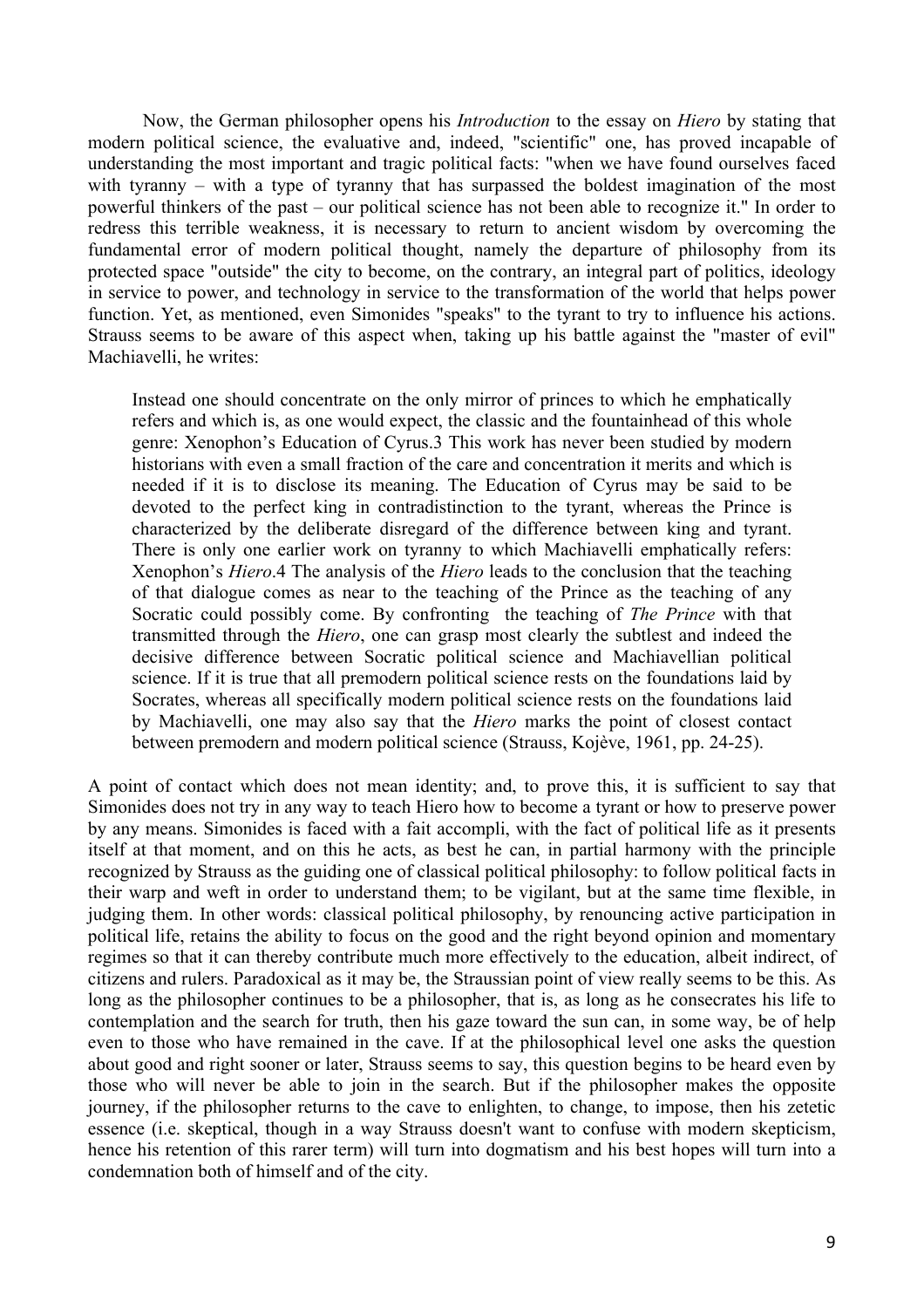Here is Strauss's Epicurean garden, the garden Kojève cannot accept. Whereas the German philosopher posits some kind of otherness between philosophy and power, a fundamental conflict that cannot be resolved – as there is complete otherness, for Strauss, between philosophy and theology -, Kojève posits the duty to intervene and, above all, the need for recognition, and the struggle for recognition (and let's say that in his Hegelian view, the Wise Man and the Napoleon of one particular time should recognize themselves and work together in order to create a more rational world or to come to that strange moment that is the "end of history", the end of continuous changing).

Strauss, on the contrary, removes the philosopher from the world and philosophy from history, rooting its purest essence in an ultra-historical reflection, and lets the continuous cyclical becoming of things, that oscillation between stillness and movement that does not seem to find resolution, dominate political life in its true nature, Kojève, on the contrary, in Hegelian fashion conceives history as a subsequent development of the dialectic between Master and Slave, a development which will necessarily lead, both from the historical and the political point of view, to the full satisfaction of man as a recognized citizen of the universal homogeneous state, that is to say of a classless, a resolved, society. An end of history in which even the task of philosophy and of the philosopher proves to be essentially finished.

Obviously nothing could be further from Strauss's position, especially from the elitism that leads him to sanction the separation between philosophers and non-philosophers. For Strauss, history remains the terrain on which the human problem continually recurs, the field from which contradictions, resistance, and injustice cannot be eliminated. While the common man remains immersed in this tragic fullness of life, the wise man has the possibility to elude change by seeking, through time, traces of a dialogue between superior minds. In the middle, between individuals and philosophers, between opinion and the search for truth, there remain the new yet unchanging forms of associated life. Forms destined to preserve themselves through moderation, or else to destroy themselves through arrogance in, as we've said, an unresolvable cyclicality.

In this respect, there is little point in continuing to wonder whether Strauss was a sincere enemy of liberal democracy or its secret friend: the only regime the German philosopher approves of is one that guarantees order. If, in a world impossible for him, human beings learned to live in a fully liberal society without turning the demand for, and granting of, individual rights into a danger or weakness for the overall order, then many of his resistances would fall away. But, given the hopelessly irrational, selfish, and loveless character of most individuals, the various forms of modern Western democracy appear, in his eyes, equally corrupt. Moreover, as Thucydides taught him, there is no political power that does not, sooner or later, exhaust its vital force, its phase of progress, to return to barbarism (which can, of course, have many faces). Therefore: nothing in human world history is resolved or can be resolved forever. Only philosophy, if understood in its original meaning, can escape the alternation between stillness and movement because the great spirits, for Strauss, know how to communicate through time and know how to understand each other beyond time.

Even the debate over Xenophon's dialogue and the dense epistolary exchange with Kojève doesn't change, nor will it change, his attitude. The German philosopher not only rejects the militancy of philosophy alongside society or for society. He rejects, more fundamentally, the very notion that even the philosopher needs to be "recognized," because the truth, or what is hidden under its name, is a matter reserved for a few, and the wise man, if he is truly wise, escapes the desires in which other human beings remain trapped. However, a wisdom that never proves its efficacy cannot be called wise. If the philosopher, for Strauss, must always behave in public like Simonides, like the poet who approaches power to console it and, in the process, strike it with his subtle irony, then it is hard to see how any of this can be not only useful but, at bottom, not dangerous to society. Is a philosophy that counsels devotion to the people and moderation to the politician really the beginning of a return capable of overcoming the modern by resolving its errors?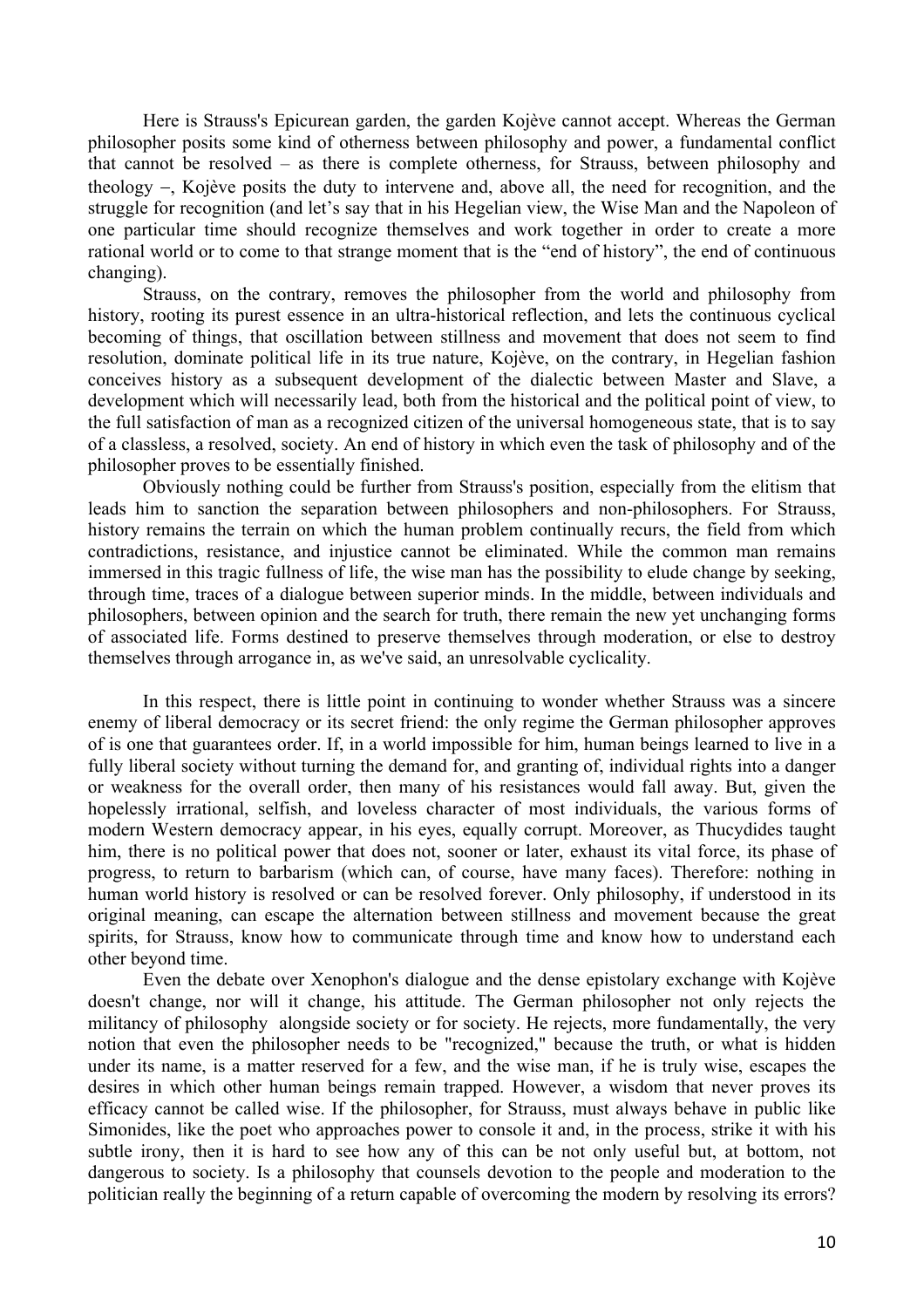Or, rather, shouldn't we believe that a philosophy of this kind is destined to wear out quickly while it also, in parallel, exhausts the possibility that collective existence can become more rational and therefore, in a Spinozian way, more free? And, finally, if the philosopher remains locked in his garden, against what will he prove to be true, against what prove that his quest makes sense?

As Kojève writes in his response to Strauss's Hiero:

One must keep in mind that philosophy is by definition a different thing from wisdom: it necessarily implies "subjective certainties" which are not Truth but rather are "prejudices." The duty of the philosopher is to move away from these prejudices as quickly and as radically as possible. Well, any society closed in on itself that adopts a doctrine, like any "elite" selected according to the teaching of a doctrine, tends to consolidate the prejudices that this doctrine implies (Strauss, Kojève, 1961, p. 155).

Strauss, a restless interpreter of ancient thought as an ever relevant thought, certainly tried to cultivate wisdom in the certainty that in it lies philosophy. But, in his obsession with the esoteric face hidden behind every public mask, he also cultivated the suspicion and the idea that there exists, by nature, a circle of individuals, divided from other individuals, called to understand and bear the burden of truths that the world could not understand and bear. A typical spirit of the citizens of "gardens" and "Republics of letters," replies Kojève, who continues:

One cannot be a philosopher without at the same time wanting to be a philosophical pedagogue. And if the philosopher does not want artificially or unduly to restrict the scope of his pedagogical activity (and thereby risk being subject to the prejudices of the "sect"), he will necessarily be strongly inclined to participate, in one way or another, in government as a whole, so that the State might be organized and governed in a way that makes his philosophical pedagogy both possible and effective (Strauss, Kojève, 1961, p. 163).

 $So - and I'm about to finish -, with this opposition we come to the heart of the difference between$ Strauss and Kojève and to the heart of Strauss's interest in this dialogue of Xenophon's: "What good can philosophy do for society?," "Can it really teach, with its slow but restless movement from the realm of opinions to the realm of truth (or of the quest for truth), smash all those bonds that make non-philosophers so tied – by interests, *Eros*, lack of independence, need for recognition – one to another, or, at the end of the day, this kind of philosophical pedagogy can just destroy society because the philosopher, if he or she's a true philosopher, cannot help but speak the truth. And, in order not to reveal the truth to everyone – or what the philosopher thinks to be the truth – he or she can just write between lines and walk side by side with the city without participating directly in the political life and without telling too clearly his or her truth?

And, above all, can the philosopher be understood by the common people, or does he or she lack the necessary erotic qualities to seduce the ears of common people? Well, those are questions that would characterize Strauss's entire philosophical journey. And also, toward the end of his life, he would go back to the conflict between philosophy and the city starting from the enmity between Socrates and Aristophanes. I will summarize Strauss's position, although his interpretation of Aristophanes' comedies would deserve more attention, with this remark:

This is also why the *poet* and the *philosopher* are engaged in a contest inside the city. They both hold a truth (or some truth), but the philosophical one has no constructive power inside the city. Reflecting on Aristophanes' *Clouds*, Strauss writes: «The philosopher is necessarily ridiculous in the eyes of the multitude and therefore a natural